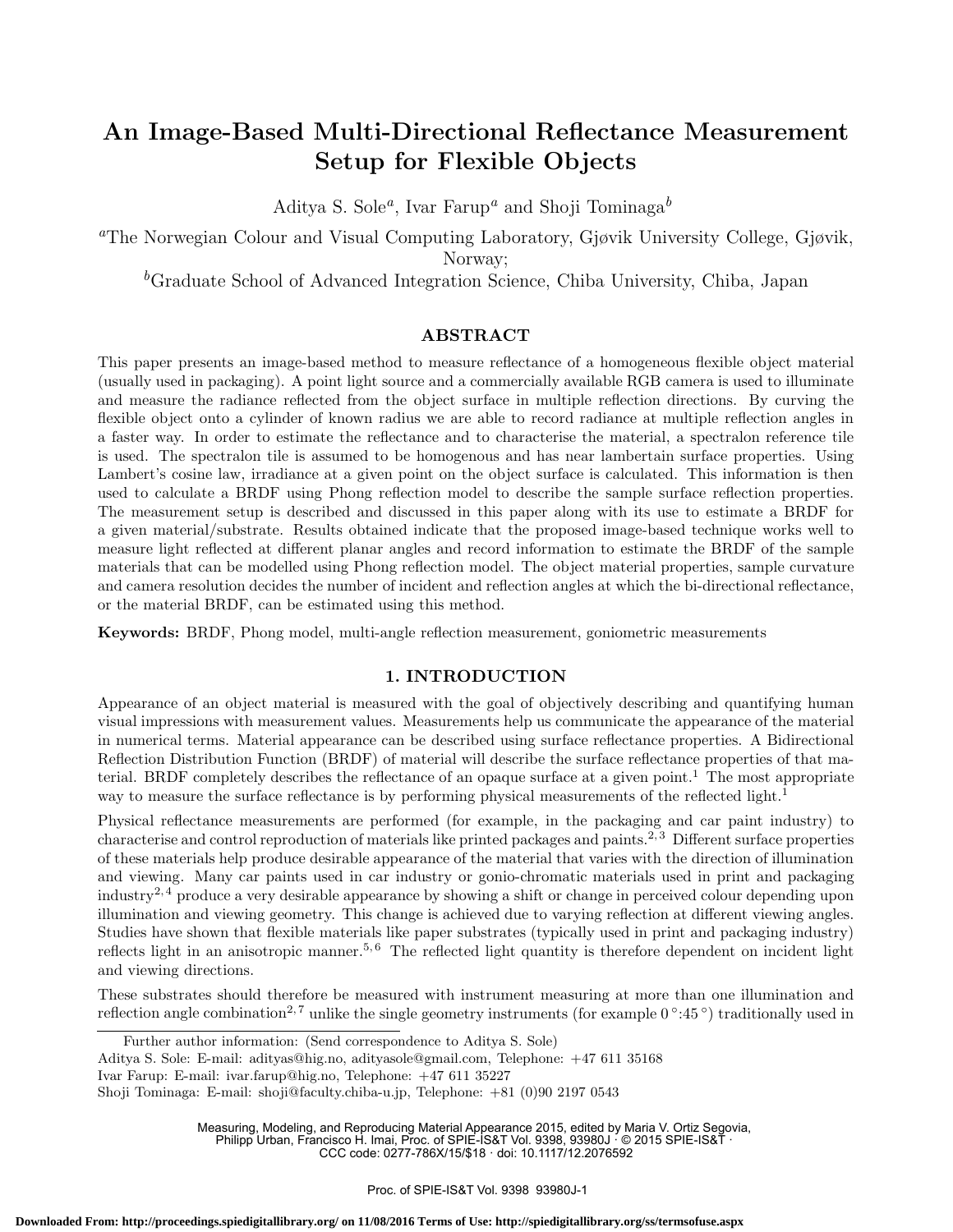

Figure 1: Gonio-metric measurements (Image taken from<sup>3</sup> and is licensed under CC BY-NC-ND).

the graphic arts and textile industry. Several commercial instruments available in the market (for example, X-rite MA98, BYK-Mac) can be used to perform multi-angle planar measurements. These instruments, however, are expensive and measure at a fixed illumination and reflection angles.<sup>8</sup> Gonio-spectro-photometers (mainly used in metrology institutes and research laboratories) can also be used to perform multi-angle plannar measurements. These instruments are more accurate and also measure gonio-metrically (refer figure 1). However, gonio-spectrophotometers are expensive and slow. There is, therefore a clear need to cover the bridge between the accurate (but slow) metrological instruments (like gonio-spectro-photometers) and user centric measurement methods/setups which should be fast and inexpensive.

In this paper we present an image based measurement setup, similar to ones proposed and used in measurement of velvets,<sup>9</sup> gloss<sup>10</sup> and human skin measurement,<sup>1</sup> to measure such materials at a faster speed. The measurement setup uses a point light source and a commercially available digital camera sensor (for example Nikon D200 DSLR camera) along with the sample to be measured. In the existing measurement setups (e.g. gonio-spectrometers, multi-angle spectrophotometers), the sample is usually flat on a surface and the light capturing sensor and/or light source rotate/move in the planar angles and azimuthal directions to illuminate and record the reflected light from the sample surface in different directions.<sup>3</sup> These setups therefore require considerable amount of time to record the reflectance at multiple angles. In order to avoid these moving parts (which are main cause of increase in measurement time) and thus reduce the measurement time, in the proposed setup, we keep the light source and the measurement sensor at fixed position from the sample (for example light source at 45 $\degree$  and sensor at 0 $\degree$ ) and curve the measurement sample onto a cylinder<sup>1,9–11</sup> as shown in figure 2.

### **2. MEASUREMENT SETUP**

Figure  $2^{12}$  shows the measurement setup we use for capturing the light reflected from a material substrate using an image based device. We, therefore, replace the flat surface measurement (using gonio-spectrometer) with a curved surface observation by a camera in our setup. The semi-circle (S) will be the curved substrate (for example packaging sample print) to be measured. The substrate is curved onto a cylinder of known radius (R). Point (C) is the sensor position (digital camera sensor) approximately at the center of the curved sample at a fixed distance d<sub>C</sub>. L is a point light source illuminating the sample at a fixed angle  $0^{\circ} < \theta_L < 90^{\circ}$  at a known distance  $d_L$  from the center of the curved sample.

Assuming that the curved sample is homogeneous, light incident and reflected at any given point on the sample will provide information with respect to the light source position (L), camera (C) and the surface normal vector (**n**) direction. Figure 2 also shows the setup in a vector plane were  $\theta_i$  and  $\theta_r$  are incident and reflection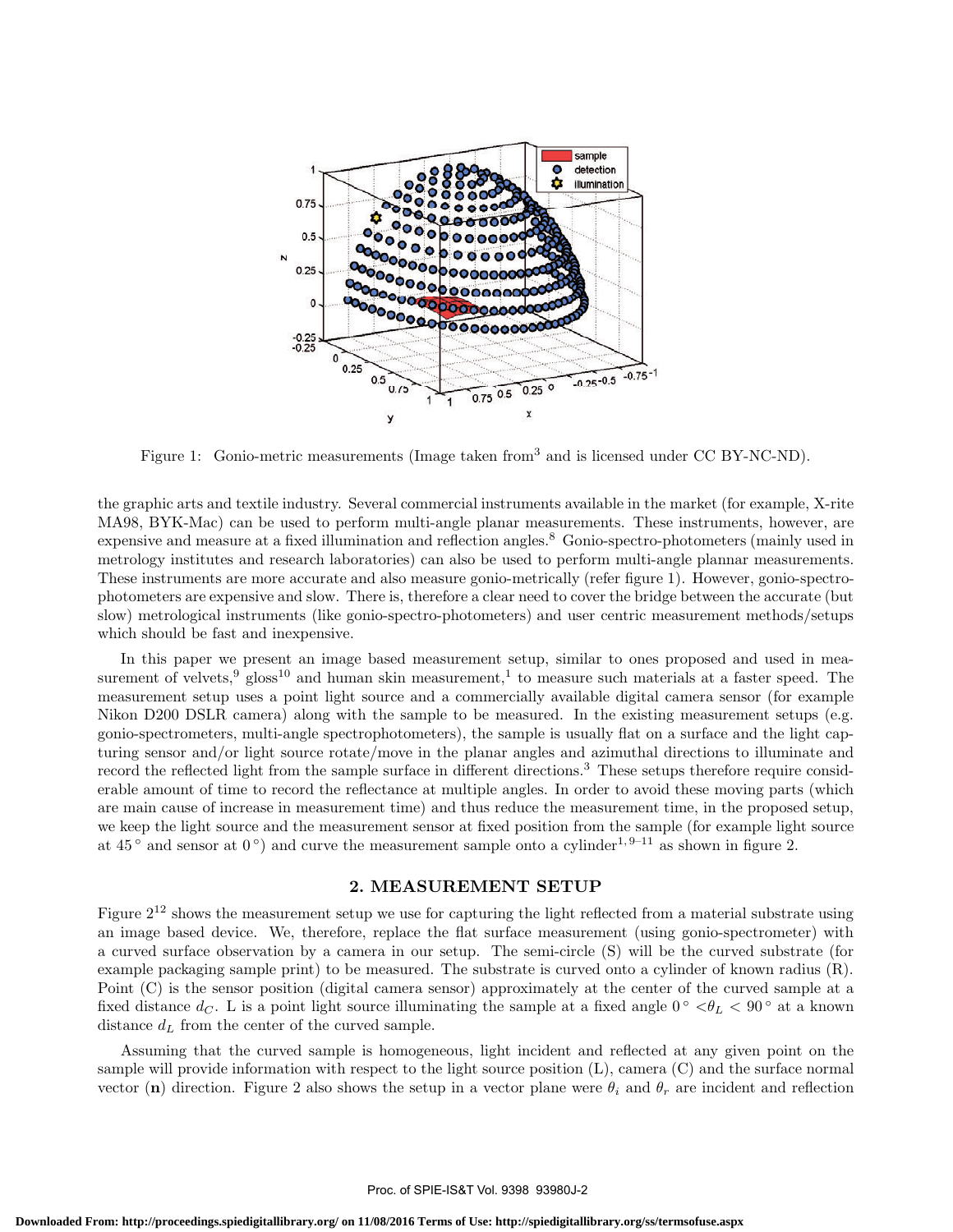

Figure 2: Measurement setup. Table 1:  $\theta_S$  calculation error.

| Ruler points $(anqles^{\circ})$                                                            | $-40$ | $-30$ | $-20$ |  | 10 20 30 |  |
|--------------------------------------------------------------------------------------------|-------|-------|-------|--|----------|--|
| Calculated angles $(angles^{\circ})$ -41.90 -31.99 -22.05 -12.07 -2.12 7.7 17.7 27.68 37.7 |       |       |       |  |          |  |

angles with respect to the normal n at a given point P on the curved sample surface. Incident  $\theta_i$  and reflection  $\theta_r$  angles can be calculated as,<sup>12</sup>

$$
\cos \theta_i = \frac{P_L \cdot n}{|P_L|} = \frac{d_L \cos (\theta_L - \theta_S) - R}{\sqrt{d_L^2 + R^2 - 2d_L R \cos (\theta_L - \theta_S)}},
$$
  
\n
$$
\cos \theta_r = \frac{P_C \cdot n}{|P_C|} = \frac{d_C \cos \theta_S - R}{\sqrt{d_C^2 + R^2 - 2d_C R \cos \theta_S}}.
$$
\n(1)

From Equation (1) it can be observed that when choosing a point on the curved sample surface to record the incident and reflected light, the  $\theta_S$  angle changes with change in the location on the curved surface.  $\theta_S$  can therefore be calculated using,  $12$ 

$$
\cos\theta_S = \frac{2d_C R d_A^2 \pm \sqrt{\left(-2d_C R d_A^2\right)^2 - 4\left(R^2 d_A^2 + F_L^2 R^2\right)\left(d_C^2 d_A^2 - F_L^2 R^2\right)}}{2R^2\left(d_A^2 + F_L^2\right)}.\tag{2}
$$

In order to verify the  $\theta_S$  calculation, an angular ruler was printed on a white paper substrate and measured using the setup. Figure 3 shows the captured image. The angular ruler can be observed at the bottom of the curved scene. The ruler points on the printed angular ruler indicate the  $\theta_S$  angles, the corresponding pixel positions on the camera sensor, should measure/calculate using the Equation  $(1)$ .<sup>12</sup> In order to minimize distortion due to lens, the object is positioned at the center of the image plane with sufficient distance from all the 4 corners. Unlike Marschner's<sup>1</sup> method, we perform manual physical measurements to determine the incident light position and camera. The pixel points corresponding to the angular ruler are located using second derivative<sup>12</sup> and the corresponding  $\theta_S$  are calculated using Equation (2). Table 1 shows the calculated  $\theta_S$  and the angular ruler points. We can observe an average error of 2.13<sup>°</sup> when calculating the reflection angles using Equation (2).<sup>12</sup> Figure 4 shows the error against the ruler points. The error can be corrected either by physically rotating the sample or subtracting the average error obtained from the calculated  $\theta_{S}$ . For further calculation using  $\theta_{S}$  the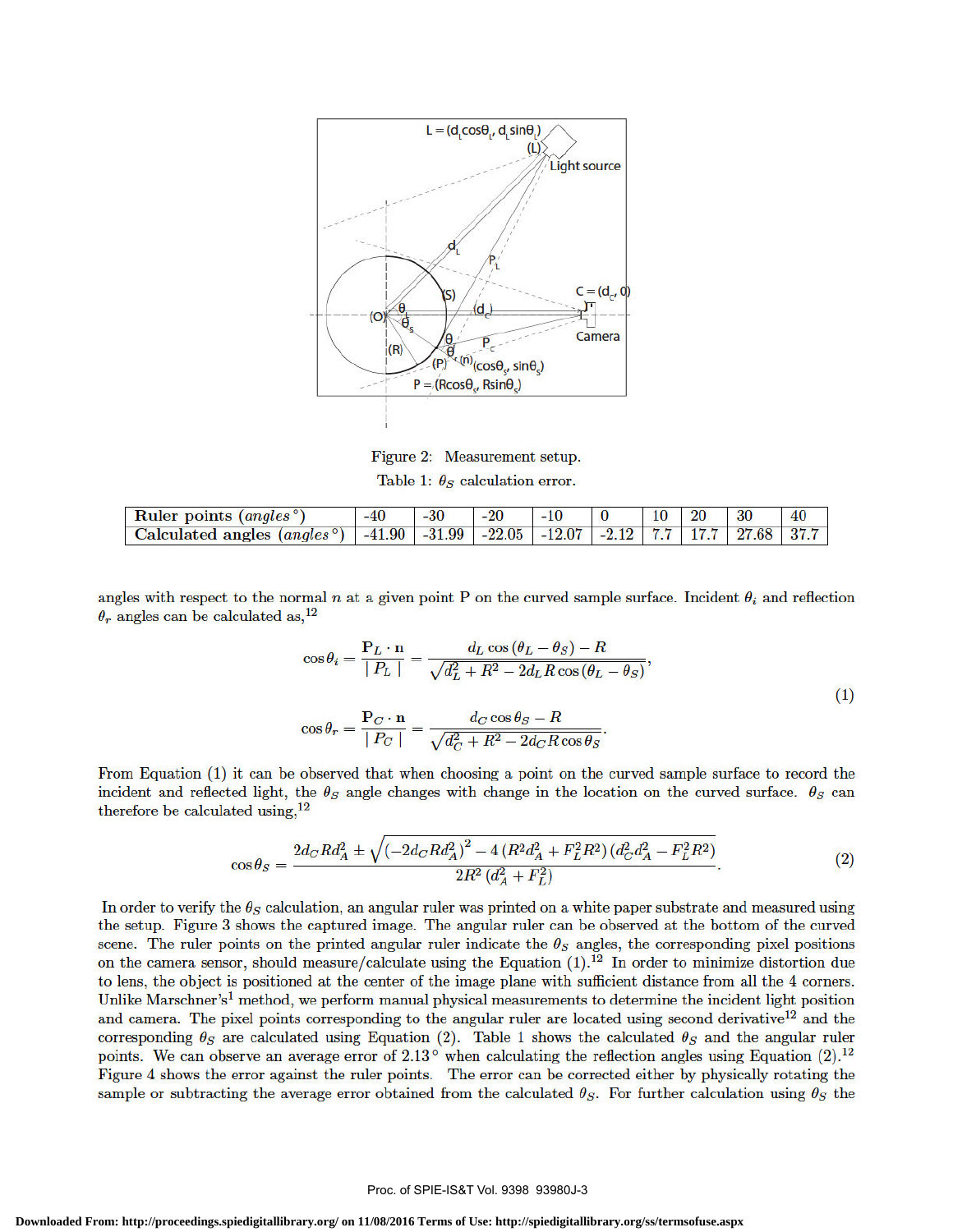

Figure 3: Captured image.



Figure 4:  $\theta_S$  calculation error.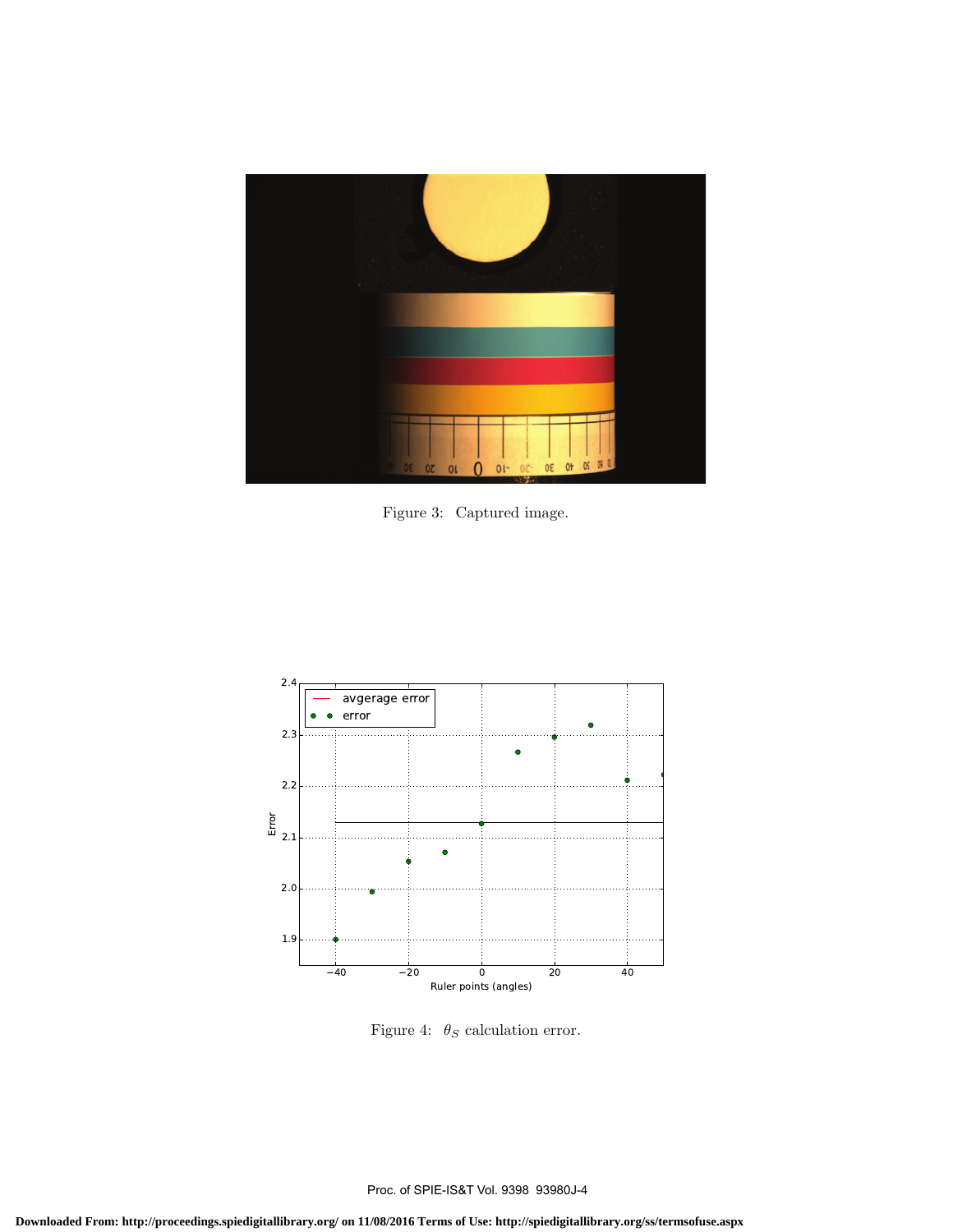average error was subtracted from the calculated  $\theta_S$  for the corresponding pixel points in the captured image. This corrected  $\theta_S$  value was used for calculating  $\theta_r$  and  $\theta_r$  angles using Equation (1).

## **3. SAMPLE MEASUREMENT**

A diffuse packaging print sheet (Matt coated white plotter sheet) was printed with solid colour patches to measure with the setup. Cyan and magenta colour patches were measured along with the paper white. These three materials are referred as material C (Cyan), M (Magenta) and W (Paper white) in the paper from here on. The sheet was wrapped around a cylinder of known radius (R=56mm). The image was captured using a Nikon D200 digital camera from a fixed distance (Cl=630mm). The curved sample on the cylinder was illuminated using a point light source at a distance (dL= approx. 1922mm). Figure (3) shows the captured image. The scene/curved sample was measured at three incident light directions  $(\theta_L=29^\circ, 39^\circ \text{ and } 47^\circ)$ . Spectralon tile was used as a reference to estimate the light incident on the curved sample and to normalise the image data.

The number of reflection angles at which the reflection information is to be recorded depends on the sample curvature.<sup>12</sup> As the curved sample is illuminated using a point light source at an incident light angle of  $\theta_L=29^\circ$ , 39<sup>°</sup>, 47<sup>°</sup> the illuminated areas on the curved sample is different for different  $\theta_L$ . Therefore a part (horizontal) of the curved sample which is uniformly illuminated at all three incident  $(\theta_L)$  angles is considered for the measurements.

Reference white measurement were recorded using the spectralon tile approximately at  $\theta_r=0$ °. For each respective measurement, average of 100 pixel lines (along vertical axis) was used as the respective measurement.

Amount of light incident on the curved sample was calculated using the spectralon tile measurements. Assuming spectralon tile as lambertian we measure the light intensity at  $\theta_r=0$ ° on the spectralon tile  $(\theta_i=\theta_L)$ . Using lambert's cosine law we estimate the light incident on the curved sample,

$$
I_r = I_i \cos \theta_i
$$
  

$$
I_i = \frac{I_r}{\cos \theta_i}
$$
 (3)

Where,  $I_i$  is the light incident on the sample,  $I_r$  is the amount of light reflected from the reference white tile (spectralon tile) and  $\theta_i$  is the angle between point on the reference tile and incident light direction  $(\theta_L)$ .

## **4. BRDF CALCULATION USING PHONG REFLECTION MODEL**

Bi-directional reflection distribution function (BRDF) describes the surface reflectance properties of a given opaque material.<sup>13</sup> The BRDF is defined<sup>13</sup> by,

$$
f_r(\theta_i, \phi_i, \theta_r, \phi_r) = \frac{dL_r(\theta_i, \phi_i, \theta_r, \phi_r, E_i)}{dE_i(\theta_i, \phi_r)}
$$
(4)

i and r denote incidence and reflection respectively.  $\theta$  and  $\phi$  together indicate the direction,  $E_i$  is incident irradiance,  $L_r$  is reflectance radiance and  $d$  is the differential quantity.

Modelling the reflection properties of material surfaces is important for material appearance measurement and simulation. Reflection models are widely used in computer graphics for generating realistic images.14–16 In print and packaging applications, a reflectance model can be used for simulating the colour reproduction process.

The packaging print sheet printed with Magenta and Cyan solid inks showed fairly diffuse reflection properties with small amount of specular reflection on visual inspection. Phong reflection model was used to calculate the BRDF of these three material surfaces (materials C, M and W). Phong reflection model is an empirical model with two surface reflection components, diffuse reflection of rough surfaces and specular reflection of shiny surfaces.<sup>14</sup> Figure 5 shows the reflection geometry used for the Phong model, where **N** is the surface normal, **L** is the incident light vector, and **V** is the viewing vector. **R** and **Rv** are, respectively, **L** and **V** mirrored about **N**. A three-dimensional light reflection of the Phong model can be described<sup>17</sup> as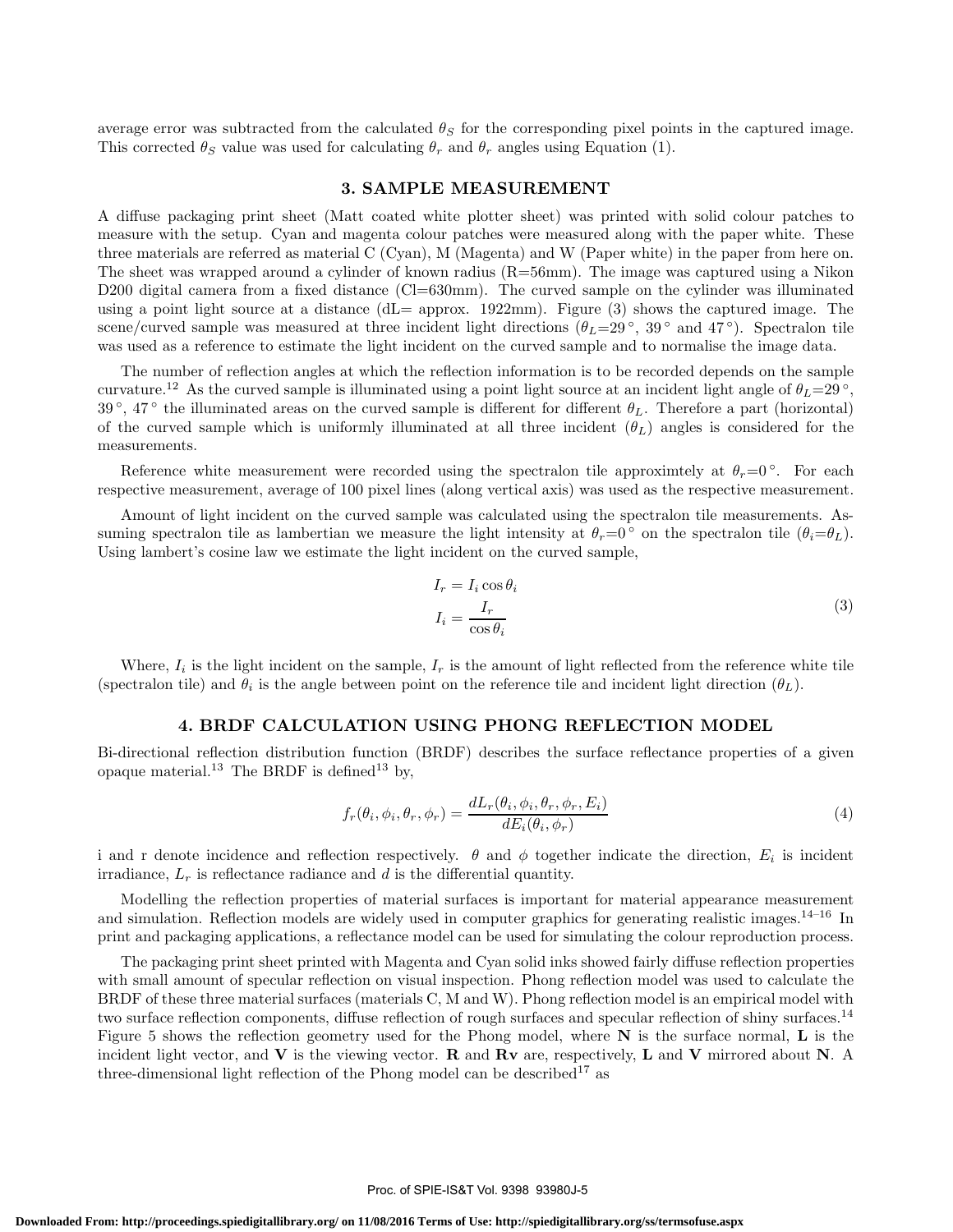

Figure 5: Vector diagram for Phong reflection model calculation.

$$
Y(\theta,\lambda) = E_{amb}(\lambda) + (\cos\phi) S_d(\lambda) E(\lambda) + (\cos^{\alpha} \rho) S_s E(\lambda)
$$
\n(5)

 $Y(\theta, \lambda)$  is the radiance of light reflected from a surface and is a function of wavelenght  $(\lambda)$  and the geometric parameter  $\theta$ , including the illumination direction angle, the viewing angle, and the phase angle.  $E_{amb}$  is the ambient light,  $S_d(\lambda)$  is the surface-spectral reflectance of an object surface and  $E(\lambda)$  is the spectral power distribution of the incident light.  $\phi$  is the angle of incidence,  $\rho$  is the angle between the viewing vector **V** and the mirrored vector **R** of incident light vector (refer Figure 5),  $\alpha$  is used as the measure of surface roughness and  $S<sub>s</sub>$  is a constant value. The Phong model can be used with the measurement setup by inserting the model parameters with respect to the measurement setup. Referring Figure 2

$$
\cos \phi = \cos \theta_i
$$
  
\n
$$
\cos^{\alpha} \rho = \cos^{\alpha} (\theta_r - \theta_i)
$$
\n(6)

As the measurements were recorded using a colour camera. The camera output can be described as

$$
\begin{bmatrix} R \\ G \\ B \end{bmatrix} = \int_{400}^{700} Y(\theta, \lambda) \begin{bmatrix} r(\lambda) \\ g(\lambda) \\ b(\lambda) \end{bmatrix} d\lambda \tag{7}
$$

where  $r(\lambda)$ ,  $q(\lambda)$  and  $b(\lambda)$  are the spectral sensitivity functions of the camera. Inserting Equation (6) in Equation (5), the camera colour output I at the spatial location  $p$  can be described as

$$
I_p = \begin{bmatrix} R \\ G \\ B \end{bmatrix} = k_a \mathbf{I_a} + k_d \mathbf{I_d} (\cos \theta_i) + k_s \mathbf{I_s} (\cos^{\alpha} (\theta_r - \theta_i)). \tag{8}
$$

**I<sup>a</sup>** is the ambient light vectors, **I<sup>d</sup>** is the diffuse component (object colour) vectors, **I<sup>s</sup>** is the specular component (incident light) vectors.  $k_a$ ,  $k_d$ ,  $k_s$ , are the ambient, diffuse and specular reflection constants.

#### **4.1 Colour Phong reflection model**

In this paper we implement the Phong model using two methods. In the *first method* - Colour Phong reflection model, we use the object colour vector (body reflection) as the diffuse component  $I_d$  and the incident light as the specular component as defined in Equation (8). Diffuse component (**Id**) value for each material was selected from the non-specular region of the captured image. From the calculated incident and reflection angles and the known incident light direction  $(\theta_L)$  an approximate pixel area (average of 2500 pixels) was selected from the non-specular area of the image. Specular component is the light incident (**Ii**) on the material. Table 2 below shows the  $I_d$  value for each material (W,C and M). The ambient light term is treated as a constant  $K_a \mathbf{I}_a = k_{amb}$ . Equation (8) therefore can be written as

$$
I_p = k_{amb} + k_d \begin{bmatrix} R^0 \\ G^0 \\ B^0 \end{bmatrix} \cos \theta_i + k_s \mathbf{I}_i (\cos^\alpha (\theta_r - \theta_i)). \tag{9}
$$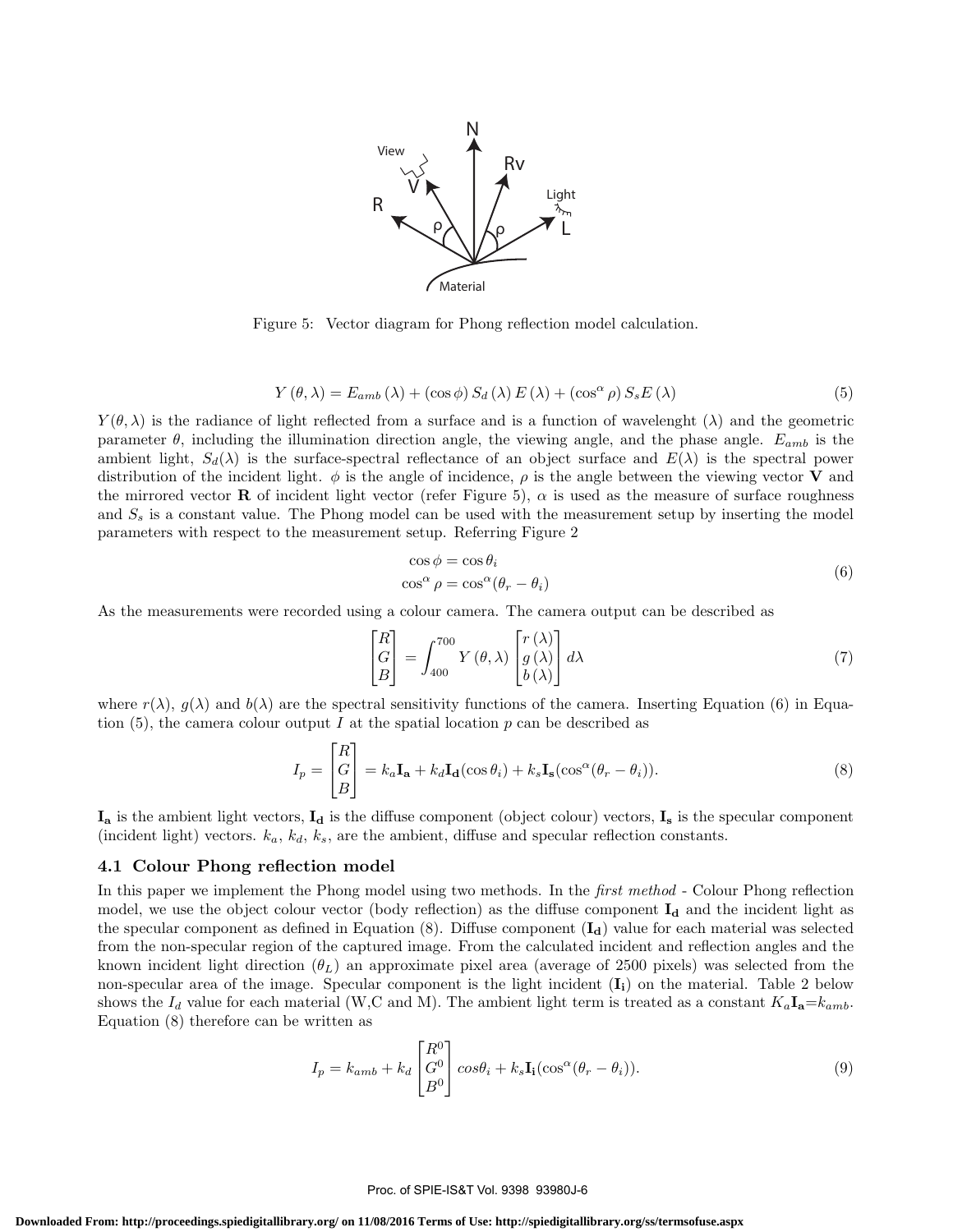| Material | $\text{Red}$ $(R^0)$ | Green $(G^{\cup})$ | Blue $(B^0)$ |
|----------|----------------------|--------------------|--------------|
| W        | 0.7612               | 0.5458             | 0.3500       |
| . ا      | 0.3962               | 0.6601             | 0.6381       |
|          | 0.9473               | 0.2321             | 0.2204       |

Table 2: Material body reflection component  $(I_d)$ .

Table 3: Phong model parameters fitted using Colour Phong reflection model (Section 4.1).

| Material    | ka     | kd     | ks     | alpha  | <b>LRMSE</b> |
|-------------|--------|--------|--------|--------|--------------|
| W           | 0.0566 | 0.5493 | 0.1691 | 0.8339 | 0.0193       |
| $\mathbf C$ | 0.0265 | 0.3307 | 0.0760 | 1.2109 | 0.0170       |
| М           | 0.0034 | 0.4242 | 0.0785 | 0.8681 | 0.0174       |

 $[R^0, G^0, B^0]^T$  is the normalised object body reflection (refer Table 2) of the respective material (W, C, M) and  $I_i$ is an identity vector  $[1, 1, 1]^T$ . We use Equation (9) as a color model for the Phong reflection model. Reflection constants  $(k_{amb}, k_d, k_s$  and  $\alpha)$  were therefore fitted in Equation (9) using the data captured at three incident light directions  $(\theta_L=29^\circ, 39^\circ, 47^\circ)$  and R, G and B sensors for the respective materials. The constants were further optimized using the Nelder-Mead downhill simplex algorithm<sup>18</sup> to find the minimum of a function with the given paramters. Root mean square (RMS) error between the measured data and the estimated data was used as the minimizing function. Table 3 shows the reflection constant fitted for the three materials (C, M and W) using Equation  $(9)$ . Figures  $(6,7, \text{ and } 8)$  shows the plots for the light intensity reflected from the three materials  $(C, \text{)}$ M and W) and the light intensity estimated using Equation (9) for 2 incident light directions ( $\theta_L=29, \theta_L=47$ ).

# **4.2 Monochrome Phong reflection model**

As we have used a point light source and the materials measured using the setup being fairly diffuse, in the *second method* - Monochrome Phong reflection model, we use the incident light  $I_i$  in all the three components of the model. That is  $I_a = I_d = I_s = I_i$ . Also the ambient light term is treated as a constant  $K_a I_i = k_{amb}$ . Inserting this in Equation (8),

$$
I_p = k_{amb} + I_i(k_d(\cos\theta_i) + k_s(\cos^{\alpha}(\theta_r - \theta_i)).
$$
\n(10)



Figure 6: Reflected intensity  $I_p$  measured and estimated using Equation (9) for material W.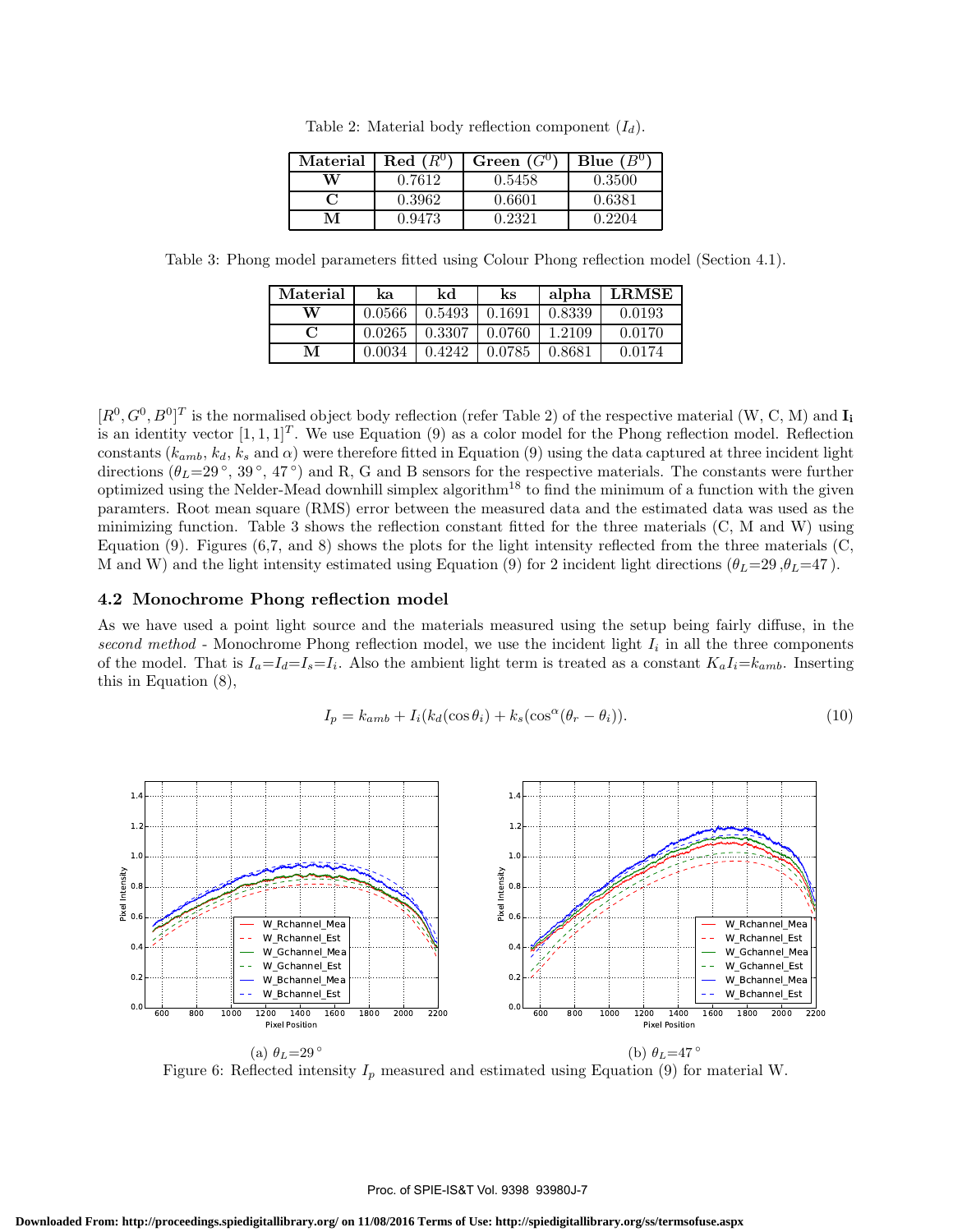

Figure 7: Reflected intensity  $I_p$  measured and estimated using Equation (9) for material C.



Figure 8: Reflected intensity  $I_p$  measured and estimated using Equation (9) for material M.

As the image is captured using an RGB sensor camera, in this method we model the above Equation (refer Equation 10) separately for R, G and B intensities, thus having different reflection constants  $k_{amb}$ ,  $k_d$ ,  $k_s$  and  $\alpha$ for individual R, G and B sensor channels for the respective materials.

The reflection constants  $k_{amb}$ ,  $k_d$ ,  $k_s$  and  $\alpha$  were fitted in Equation (10) using the data captured at three incident light directions ( $\theta_L=29^\circ$ ,  $39^\circ$ ,  $47^\circ$ ) for the materials W, C and M. Similar to the Colour model (refer Section 4.1), the constants were further optimized the Nelder-Mead downhill simplex algorithm.<sup>18</sup> Root mean square (RMS) error between the measured data and the estimated data (using Equation (10) was used as the minimizing function. Table 4 shows the reflection constants fitted for the three materials (C, M and W) for individual sensor channels  $(R, G, B)$  using the data captured with three different incident light directions  $(\theta_L=29^\circ, 39^\circ, 47^\circ)$ . Figures 9,10, and 11 show the plots for the light intensity reflected from the three materials (C, M and W) and the light intensity estimated using the above model for the three sensor channels (R, G, B) and for 2 incident light directions  $(\theta_L=29, \theta_L=47)$ . We believe that modelling the Phong parameters for individual sensors (R, G and B in this case) should help us simulate the material appearance with more control for highly specular and gonio-chromatic colours. Phong parameters of individual sensors should help simulate the gonio-chromatic appearance of homogenous material once the incident light intensity  $(I_i)$ , direction  $(\theta_L)$  and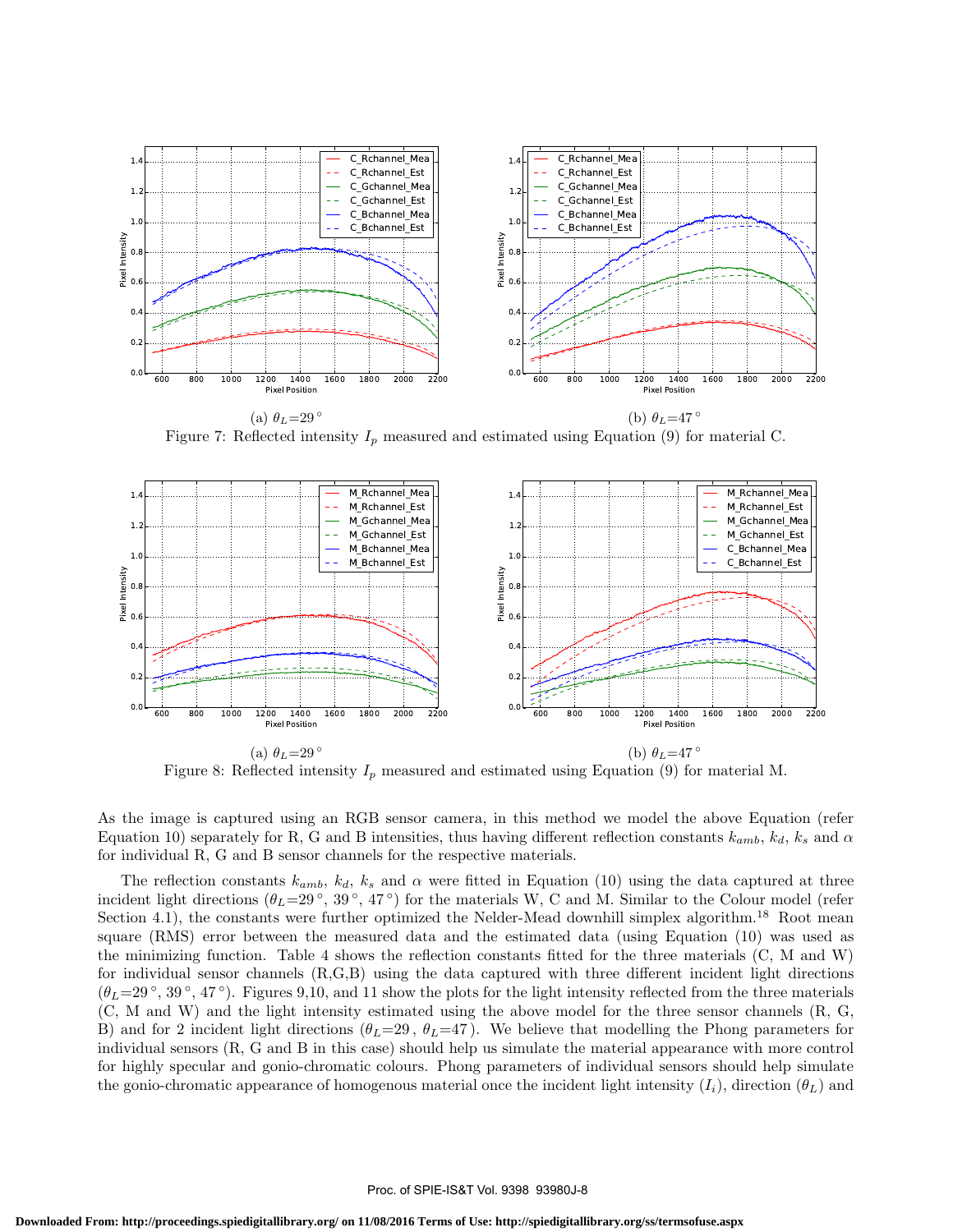

Figure 9: Reflected intensity  $I_p$  measured and estimated using Equation (10) for material W.



Figure 10: Reflected intensity  $I_p$  measured and estimated using Equation (10) for material C.

sample curvature is known with other parameters required to calculate incident  $(\theta_i)$  and reflection  $(\theta_r)$  angles as described in Equation (1).

# **5. CONCLUSION**

In this paper we have presented a measurement setup which can be used to perform gonio-metric measurements of homogenous non-diffuse flexible object materials (for example packaging substrates) using an image based technique at a relatively faster speed. Phong reflection model was used to demonstrate BRDF measurement using the presented setup. Phong model was implemented using two methods (Colour Phong reflection model and Monochrome Phong reflection model).

In the Colour Phong reflection model, object colour was used as the diffuse component  $I_d$  of the light source and incident light  $I_i$  as the specular component  $I_s$ . Phong parameters  $(k_{amb}, k_d, k_s \text{ and } \alpha)$  were estimated using all the three camera sensors (R,G and B). Image data captured using three different incident light directions  $(\theta_L)$  were used as training data for estimation. Root Mean Square (RMS) error was calculated between the measured and estimated reflected light intensity. The results (refer Table 3 and Figures 6,7, and 8) show that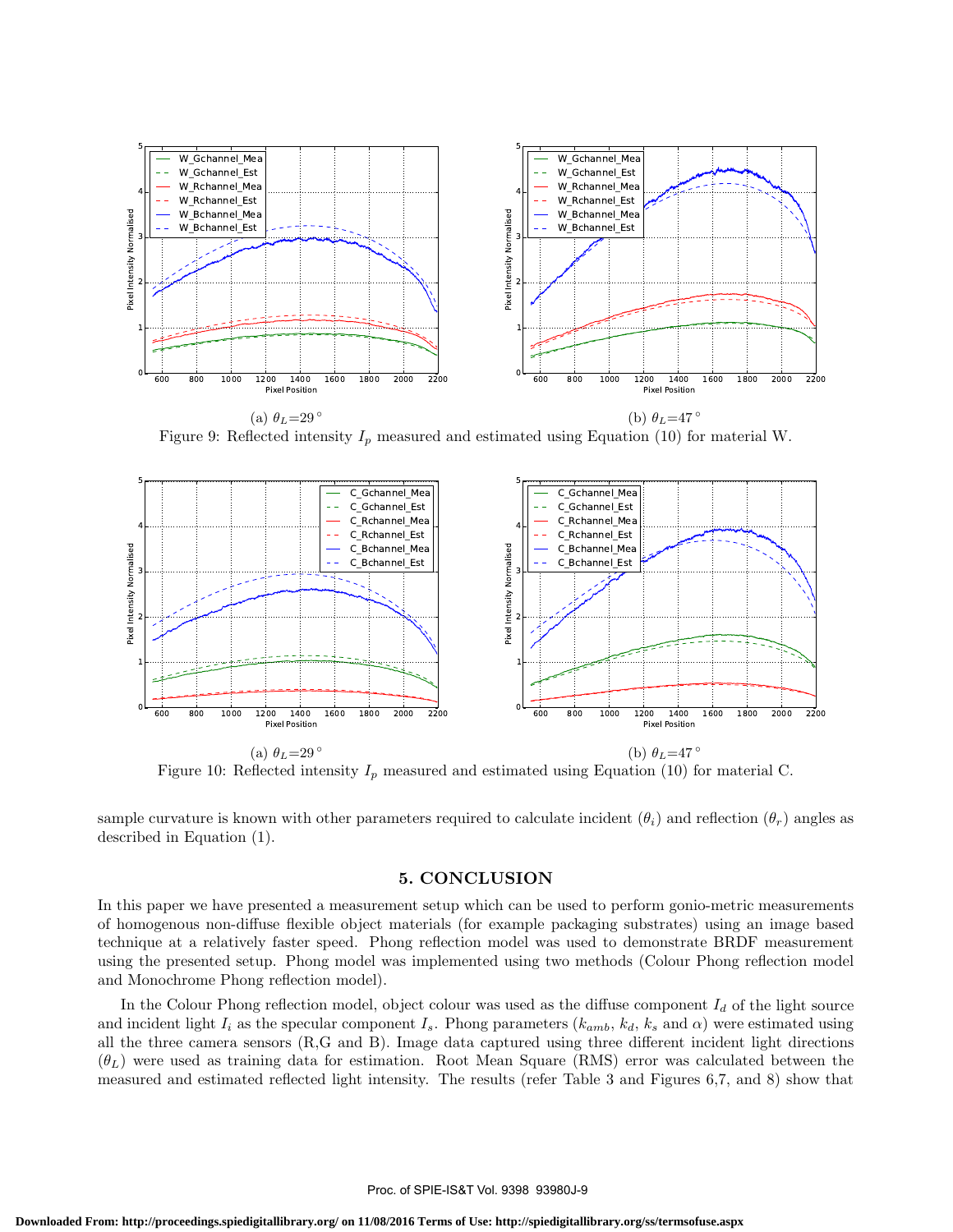

Figure 11: Reflected intensity  $I_p$  measured and estimated using Equation (10) for material M. Table 4: Phong model parameters fitted using the Monochrome Phong reflection model (Section 4.2).

|            | Sensor channels | ka     | kd     | $\mathbf{k}$ s | alpha  | <b>LRMSE</b> |
|------------|-----------------|--------|--------|----------------|--------|--------------|
| Material W | Green           | 0.0982 | 0.4633 | 0.1719         | 0.9882 | 0.0073       |
|            | $_{\rm Red}$    | 0.2498 | 0.6093 | 0.2805         | 1.0204 | 0.0681       |
|            | Blue            | 0.3115 | 1.4458 | 0.7364         | 1.0624 | 0.0907       |
| Material C | Green           | 0.1704 | 0.474  | 0.3072         | 1.124  | 0.0498       |
|            | Red             | 0.0746 | 0.1494 | 0.1345         | 1.2157 | 0.0185       |
|            | Blue            | 0.4371 | 0.6363 | 0.8319         | 1.0734 | 0.0979       |
| Material M | Green           | 0.0727 | 0.1811 | 0.1543         | 1.2918 | 0.0203       |
|            | $_{\rm Red}$    | 0.1853 | 0.4019 | 0.2114         | 1.1212 | 0.0489       |
|            | Blue            | 0.235  | 0.0416 | 0.4305         | 1.2728 | 0.0377       |

the measurement setup and the Phong reflection model works well to estimate the BRDF of the sample material used. To compare and evaluate the performance of the measurement setup it would be ideal to measure these sample materials with a gonio-spectrophotometer and evaluate the performance of setup presented above against these measurements. Due to limited access to such an instrument this evaluation could not be performed in this paper.

In the Monochrome Phong reflection model, we have used the incident light  $I_i$  as both the diffuse light component and the specular light component in the Phong reflection model. Also, the material image being captured using three sensors (R, G and B), the Phong parameters were estimated separately for R, G and B intensities for the respective sample material. Modelling the Phong parameters for individual sensors and using the incident light as the diffuse and specular light component, in the model, the material appearance could be simulated using the incoming light information. This approach should specifically help simulate/visualise material appearance for highly non-diffuse and gonio-chromatic homogenous materials. Similar to first method, RMS error was calculated between the measured and estimated reflected light intensity. The results (refer Table 4 and Figures 9,10, and 11) show that thought the RMS values are high (especially for blue sensor channel), which may be due to the fluorescence in the sample material used),the measurement setup and the Phong reflection model can be used to estimate the sensor dependent BRDF of the sample material used in this paper.